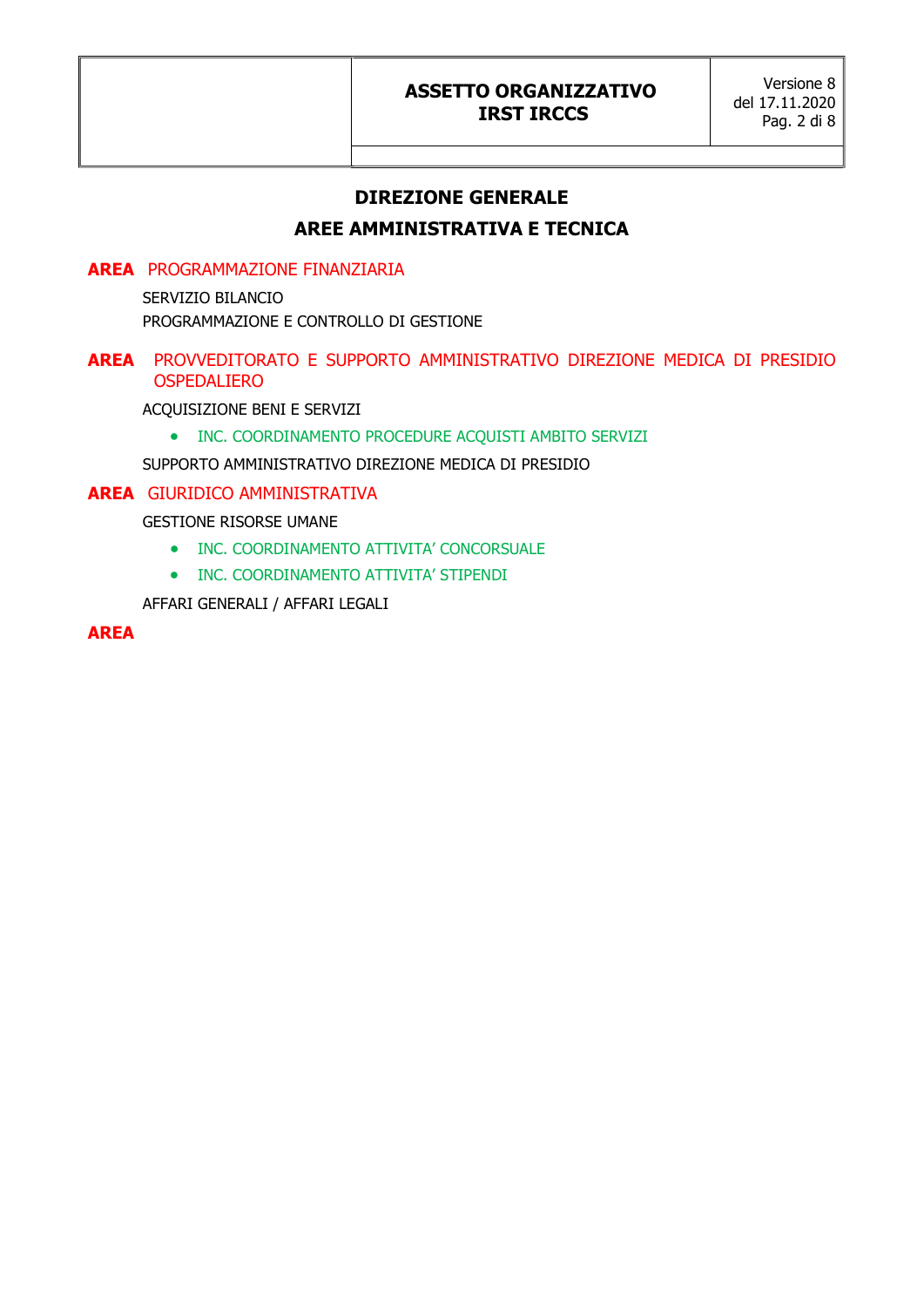

## DIREZIONE SCIENTIFICA

- COMITATO TECNICO SCIENTIFICO
- COMITATO MEDICO SCIENTIFICO

## DIPARTIMENTO PER L'INNOVAZIONE E LA RICERCA

ad interim al Direttore Sanitario

SC DATA UNIT – EPIDEMIOLOGIA VALUTATIVA E SVILUPPO INNOVATIVO TRASLAZIONALE – AREA RIFERIMENTO RICERCA E ORGANIZZATIVA - ad interim al Direttore **Sanitario** 

- INC. RESPONSABILE UFFICIO FLUSSI E DRG
- IAS OUTCOME RESEARCH

SC UNITA' BIOSTATISTICA E SPERIMENTAZIONI CLINICHE

- IC ATTIVITA' STATISTICI/ESPERTI METODOLOGIA DELLA RICERCA
- IC ATTIVITA' STUDY COORDINATOR E MONITOR DEL CENTRO DI COORDINAMENTO
- IC ATTIVITA' STUDY COORDINATOR DEL CENTRO PARTECIPANTE

SSDB UFFICIO RICERCA, TRASFERIMENTO TECNOLOGICO E FORMAZIONE

- IAS RICERCA E INNOVAZIONE: INTERNAZIONALIZZAZIONE E OPEN INNOVATION
- IAS RICERCA E INNOVAZIONE: INTERNAZIONALIZZAZIONE E TRASFERIMENTO TECNOLOGICO
- IAS ESPERTO SISTEMA REGOLATORIO SPERIMENTAZIONI CLINICHE E FARMACI
- **. IAS DIRIGENTE RESPONSABILE DELLA FORMAZIONE**

UNITA' CLINICA DI FASE 1

IC SEGRETERIA TECNICO SCIENTIFICA DEL COMITATO ETICO

IAS MICROSCOPIA ED ELABORAZIONE DI IMMAGINI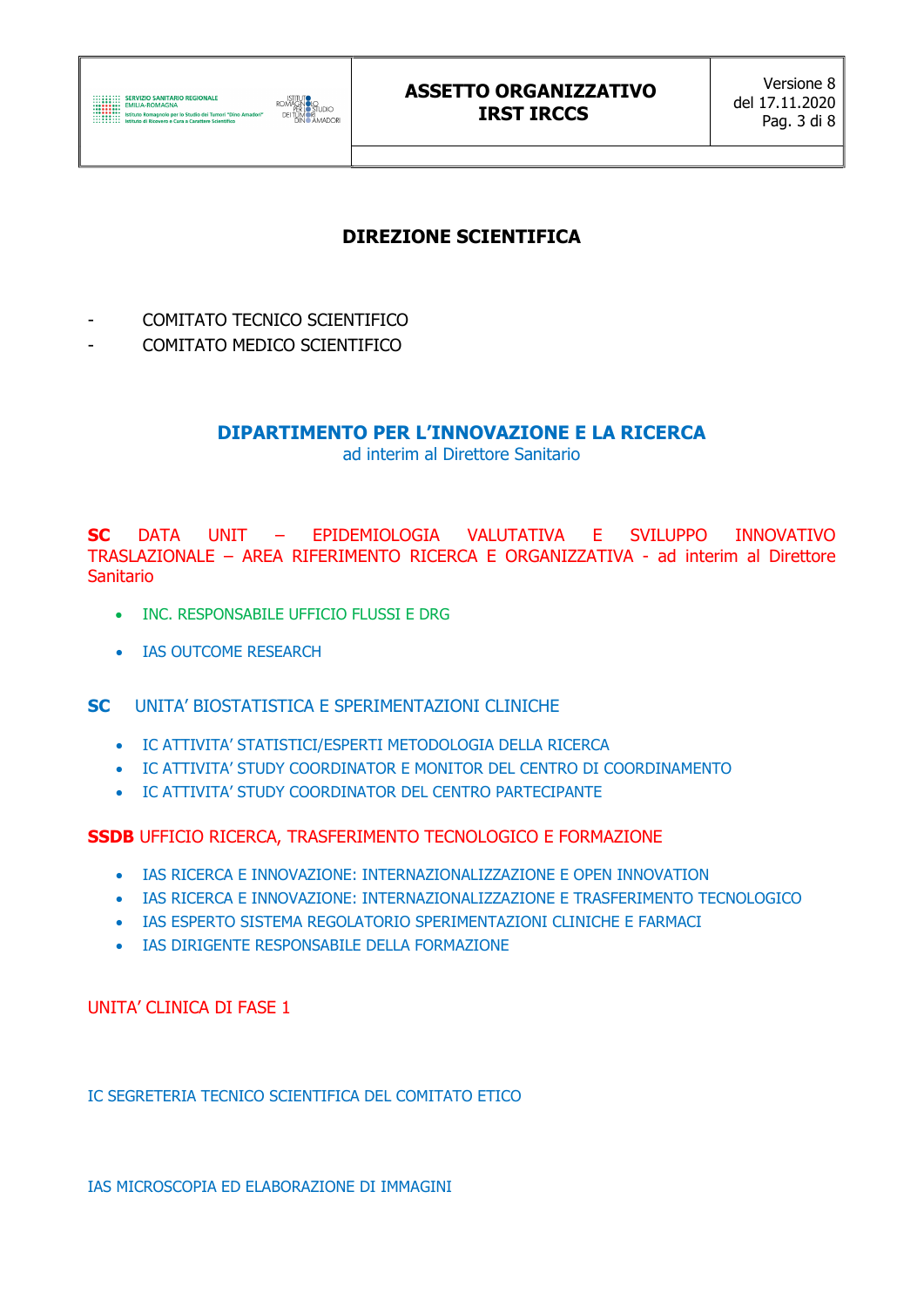

## DIREZIONE SANITARIA

## DIREZIONI TECNICHE

### SC DIREZIONE DI PRESIDIO - ad interim al Direttore Sanitario

- **SS PSICO ONCOLOGIA**
- **SS CURE PALLIATIVE E TERAPIA DEL DOLORE E MEDICINA INTEGRATIVA**
- INC. RESPONSABILE LOGISTICA

### SC DIREZIONE INFERMIERISTICA E TECNICA

- $\bullet$  INC. RESPONSABILE INFERMIERISTICO GESTIONE PROCESSI TRASVERSALI DIT
- INC. REFERENTE FUNZIONE RICERCA E SUPPORTO AL GOVERNO ASSISTENZIALE E RISK MANAGEMENT
- INC. COORDINAMENTO INFERMIERISTICO DEGENZA ONCOLOGIA E RADIOMETABOLICA
- INC COORDINAMENTO INFERMIERISTICO DH/DSA E AREE AMBULATORIALI
- INC. COORDINAMENTO TECNICO RADIOTERAPIA, FISICA SANITARIA, MEDICINA NUCLEARE MELDOLA
- INC. COORDINAMENTO TECNICO DIAGNOSTICA PER IMMAGINI
- INC. COORDINAMENTO ATTIVITA' TECNICHE SANITARIE RADIOTERAPIA, BRACHITERAPIA E FISICA SANITARIA, ONCODERMATOLOGIA RAVENNA
- **. INC. COORDINAMENTO FARMACIA ONCOLOGICA**
- INC. LAB MANAGER
- INC. RESPONSABILE DEI PROCESSI TRASVERSALI LABORATORIO BIOLOGICO

#### SC DIREZIONE FARMACIA

- **SS** LABORATORIO FARMACIA ONCOLOGICA
- **SS** RADIOFARMACIA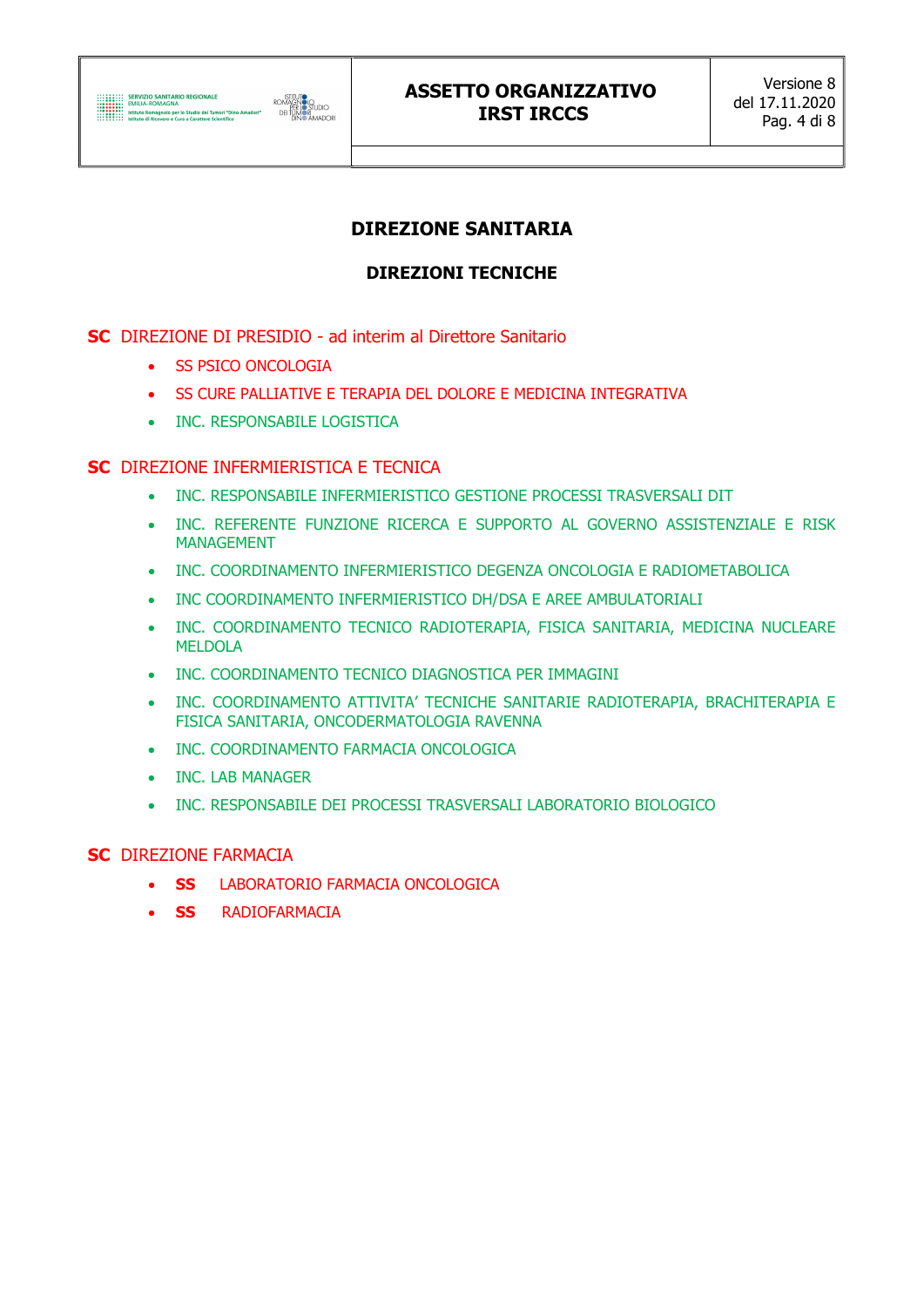# DIPARTIMENTO DI ONCOLOGIA ED EMATOLOGIA CLINICA E SPERIMENTALE

### **SC LABORATORIO DI BIOSCIENZE**

- DIAGNOSTICA MOLECOLARE AVANZATA E PREDITTIVA (SOMATICA, GERMINALE, **SS EMATOLOGICA)**
- RADIOBIOMICS AND DRUG DISCOVERY UNIT **SS**
- **IC UNIT NANOBIOMICS AND LIQUID NICHE**  $\bullet$
- **IC UNIT GEROBIOMICS AND EXPOSOMICS**  $\bullet$
- **IC UNIT OSTEO ONCOLOGIA**  $\bullet$
- IC UNIT IMMUNO-HEMATOLOGY
- IC UNIT TRANSLATIONAL ONCOLOGY

ONCOLOGIA MEDICA MELDOLA - FORLI' - CESENA (ANESTESIA, CARDIOLOGIA **SC** ONCOLOGICA)

. SS DH AMB ONCOLOGIA MELDOLA - FORLI' - CESENA

### **SSDB** EMATOLOGIA E TRAPIANTI CSE

- IPB DIAGNOSI E TERAPIA DELLE SINDROMI MIELOPROLIFERATIVE CRONICHE
- IPA GESTIONE CLINICA TRAPIANTO CSE

**SSDB** GRUPPO DI PATOLOGIA GASTROENTERICO

**SSDB** GRUPPO DI PATOLOGIA TORACICA

• IPB REFERENTE PATOLOGIA POLMONE CESENA

SSDA GRUPPO DI PATOLOGIA URO-GINECOLOGICO E TERAPIE ALTA DENSITA' DI DOSE NEI **TUMORI SOLIDI** 

**IPB** RICERCA TRASLAZIONALE "TUMORI GENITOURINARI E TERAPIE ALTA DENSITA' DI DOSE (GU-HDD)"

#### **SSDB** GRUPPO DI PATOLOGIA MAMMELLA

- IPA RICERCA TRASLAZIONALE NEL CARCINOMA MAMMARIO
- IPB AGOPUNTURA NEL CARCINOMA MAMMARIO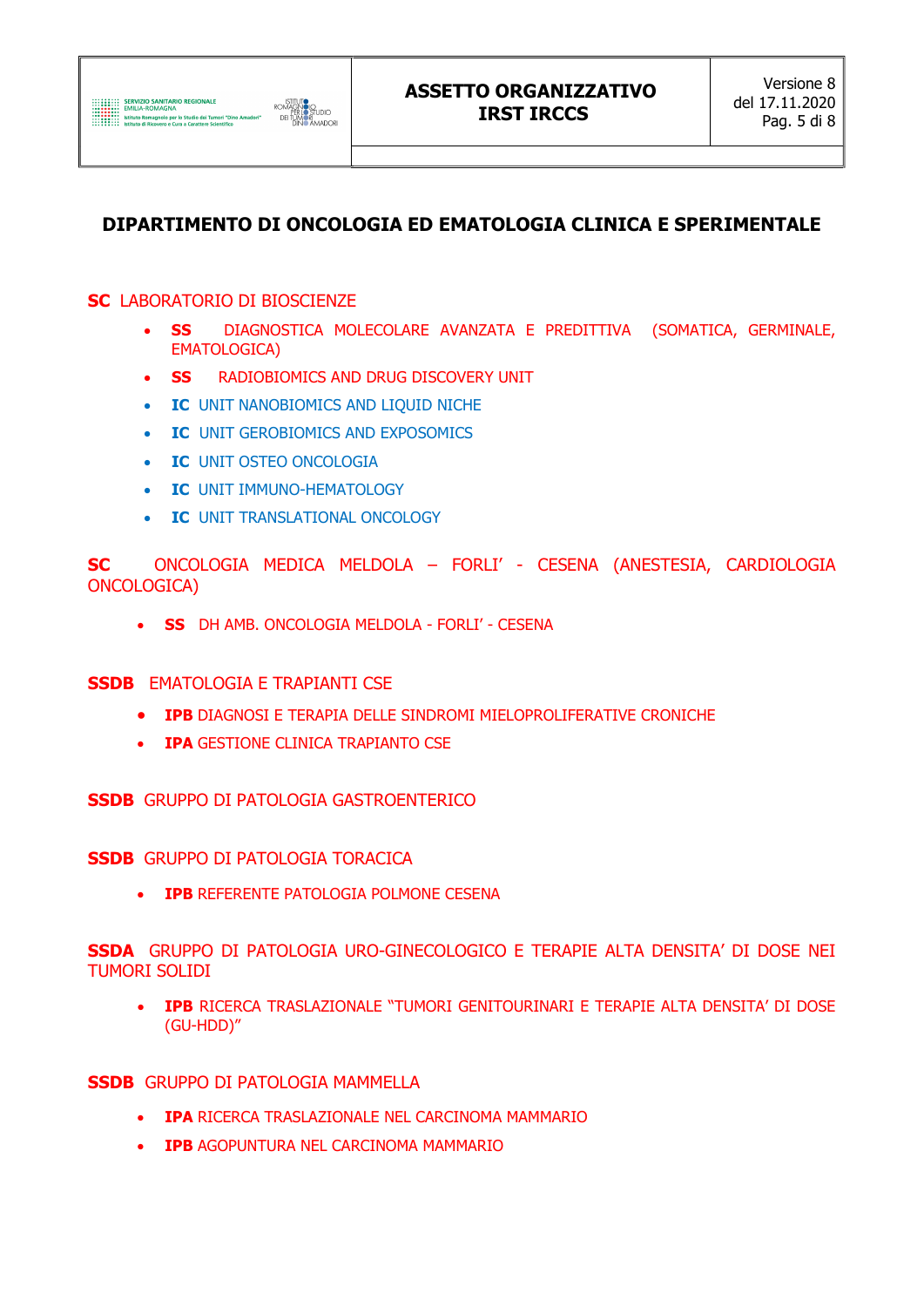

## SSDA GRUPPO DI PATOLOGIA OSTEONCOLOGIA, TUMORI RARI E TESTA COLLO

SSDB IMMUNOTERAPIA - TERAPIA CELLULARE E CENTRO RISORSE BIOLOGICHE

- **IPA RICERCA CLINICA E TRASLAZIONALE NEL MELANOMA**
- IC LABORATORIO TERAPA CELLULARE SOMATICA
- IAS RESPONSABILE DELLA PRODUZIONE DELLA CELL FACTORY
- IAS CONTROLLO QUALITA' TERAPIA CELLULARE SOMATICA
- **IAS CENTRO RISORSE BIOLOGICHE**

SSDB SKIN CANCER – in Convenzione con Università di Parma

SC EPIDEMIOLOGIA CLINICA E SPERIMENTALE

- **IC REGISTRO TUMORI**
- **. IAS** EPIDEMIOLOGIA DESCRITTIVA E VALUTATIVA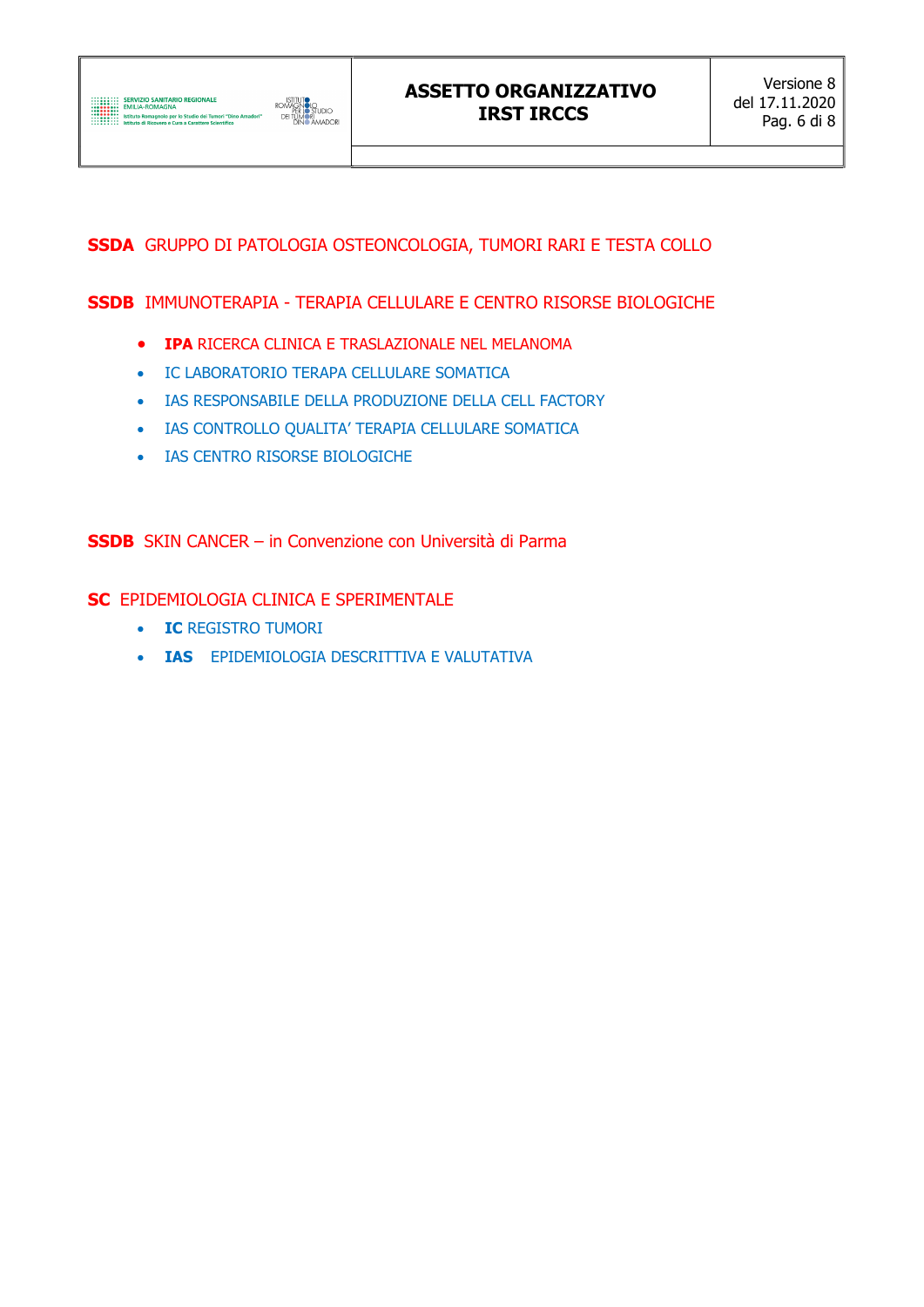

## DIPARTIMENTO DELLE PROCEDURE E TECNOLOGIE AVANZATE

- SC FISICA SANITARIA
	- **IPB REFERENTE RAVENNA**
- SC MEDICINA NUCLEARE MELDOLA
	- **SS MEDICINA NUCLEARE DIAGNOSTICA MELDOLA**
	- **SS MEDICINA NUCLEARE TERAPIA MELDOLA**
- SSDB RADIOLOGIA MELDOLA
	- IPB RADIOLOGIA DEL CAPO-COLLO E NEURORADIOLOGIA ONCOLOGICA
	- IPB STUDI FUNZIONALI NELL'AMBITO DELL'IMAGING RADIOLOGICO
- SC RADIOTERAPIA MELDOLA RAVENNA
	- **SS** RADIOTERAPIA MELDOLA
	- **SS** RADIOTERAPIA RAVENNA
	- **IPA BRACHITERAPIA**
	- **IPB RADIOTERAPIA IN UROGINECOLOGIA**
	- **IPB RADIOTERAPIA MAMMELLA**
	- **IPB RADIOTERAPIA POLMONE**